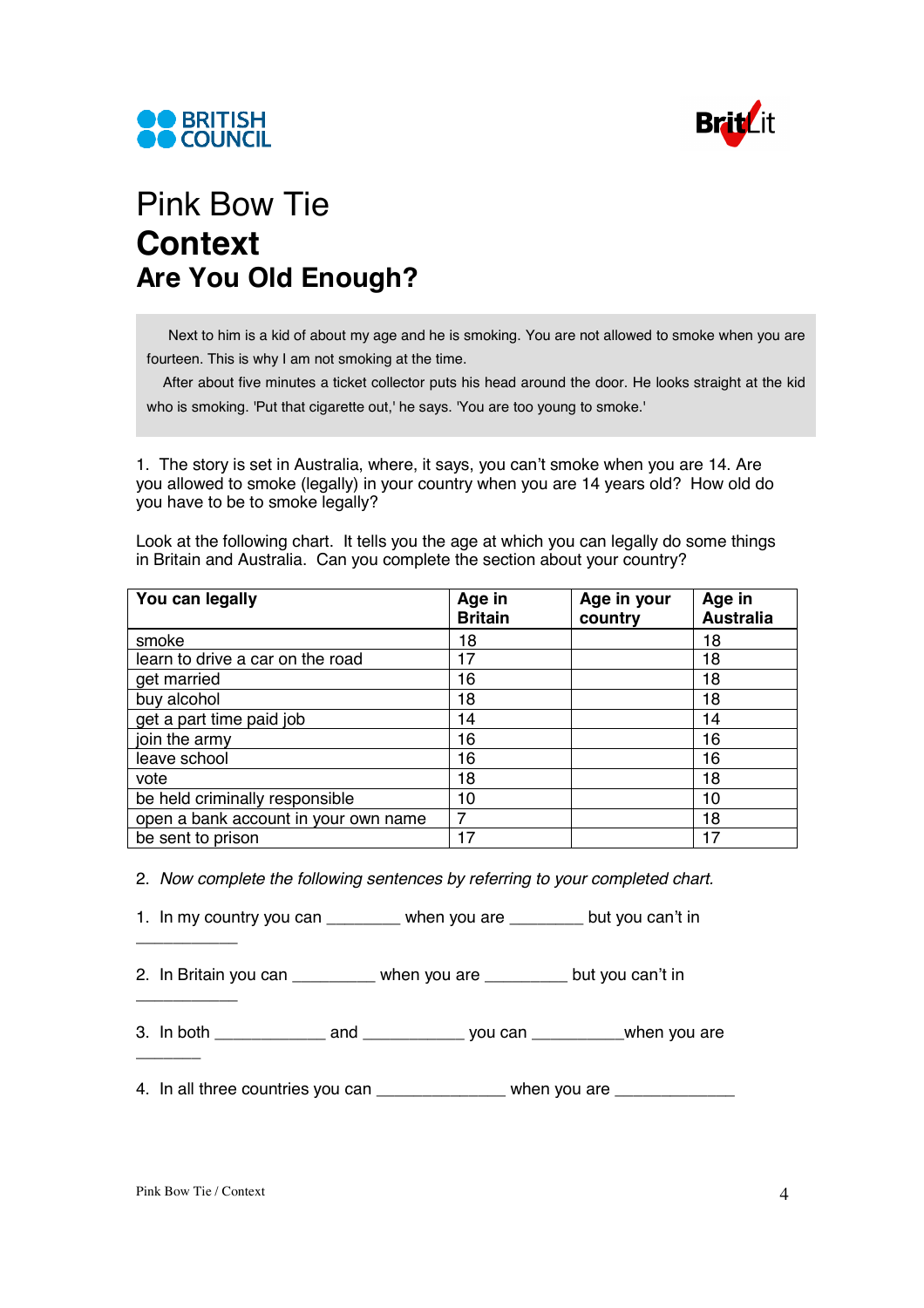



## Pink Bow Tie **Context A Train Journey**

Yesterday I am going home on the train after being in trouble at school and I am in a carriage with some very strange people.

1. The train that the narrator is on seems to be an old-fashioned train. Which words in the following extracts tell you this?

After about five minutes a ticket collector puts his head in the door. He looks straight at the kid who is smoking. 'Put that cigarette out,' he says………………. The ticket collector gives an almighty scream and runs down the corridor as fast as his legs can take him…………………. 'Here,' he says throwing the radio thing on to her lap. 'You can have it if you want.' He goes out of the compartment, down the corridor and gets off the train.

## 2. Here are some pictures of a modern carriage in a train. Label each item with the correct word from the